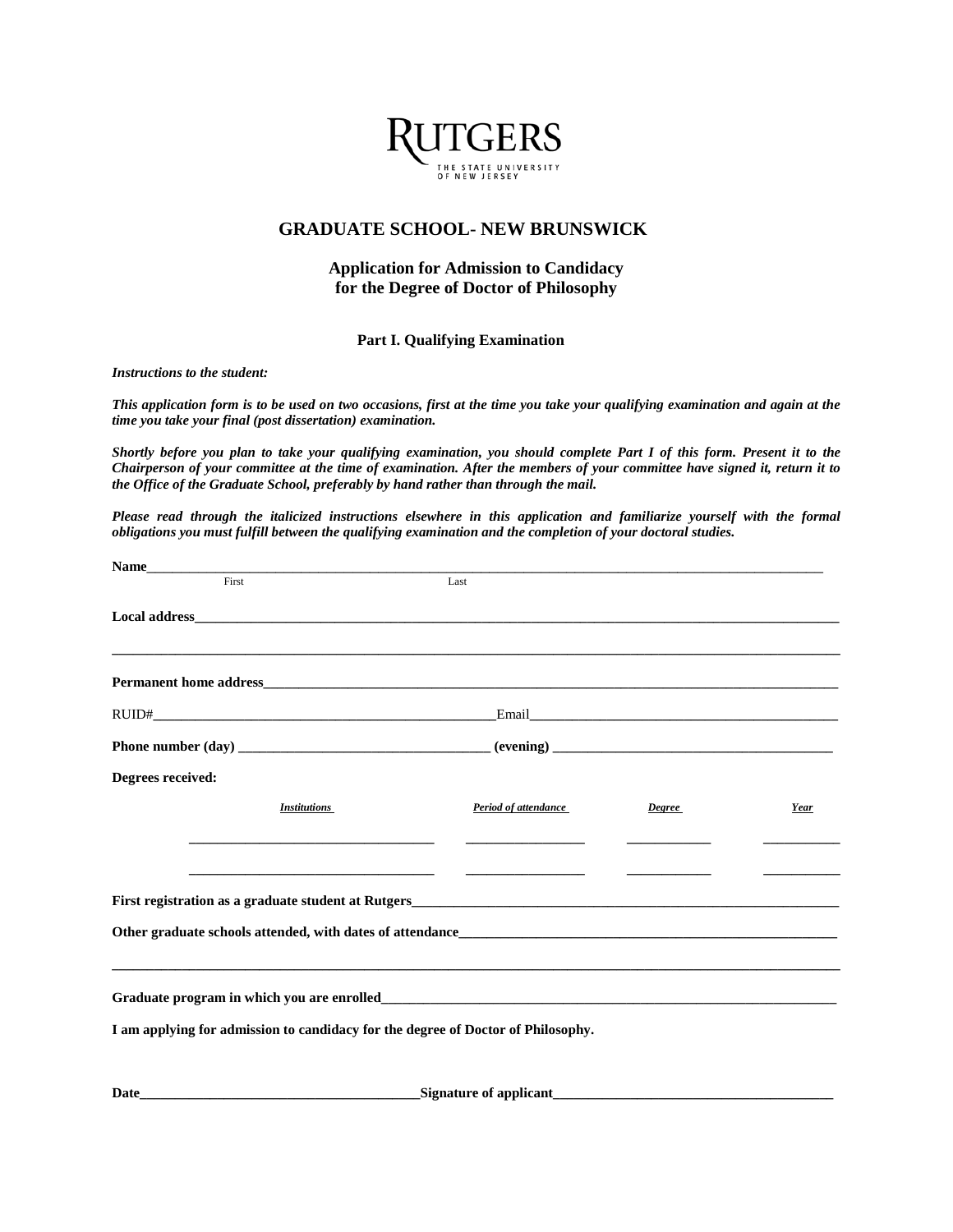| [For students in programs with language requirements]                                                                                                                   |                                                                                                               |
|-------------------------------------------------------------------------------------------------------------------------------------------------------------------------|---------------------------------------------------------------------------------------------------------------|
| The applicant has met the language requirement of the program.                                                                                                          |                                                                                                               |
|                                                                                                                                                                         |                                                                                                               |
|                                                                                                                                                                         |                                                                                                               |
| [Qualifying Examination Committee Report]                                                                                                                               |                                                                                                               |
| The applicant has been given a qualifying examination and the records of the applicant's previous graduate<br>education have been examined.                             |                                                                                                               |
| Please affix your signatures to either A or B:                                                                                                                          |                                                                                                               |
| We recommend that the applicant not be admitted to candidacy. The Chairperson of this committee will<br>А.<br>the Graduate School within three days of the examination. | summarize the committee recommendations in a letter to the applicant and will forward a copy to the Office of |
| <b>Signature</b>                                                                                                                                                        | <b>Printed Name</b>                                                                                           |
|                                                                                                                                                                         |                                                                                                               |
|                                                                                                                                                                         |                                                                                                               |
|                                                                                                                                                                         |                                                                                                               |
|                                                                                                                                                                         |                                                                                                               |
|                                                                                                                                                                         |                                                                                                               |
|                                                                                                                                                                         |                                                                                                               |
| <b>B.</b><br>We recommend that the applicant be admitted to candidacy.                                                                                                  |                                                                                                               |
| <b>Signature</b>                                                                                                                                                        | <b>Printed Name</b>                                                                                           |
|                                                                                                                                                                         |                                                                                                               |
|                                                                                                                                                                         |                                                                                                               |
|                                                                                                                                                                         |                                                                                                               |
|                                                                                                                                                                         |                                                                                                               |
|                                                                                                                                                                         |                                                                                                               |
| Chairperson_                                                                                                                                                            |                                                                                                               |
| Graduate Director                                                                                                                                                       |                                                                                                               |
| Date_                                                                                                                                                                   |                                                                                                               |
|                                                                                                                                                                         |                                                                                                               |

*To the student: Before you return this form (with the signatures of your committee) to the Office of the Graduate School, please note the following. You will not need this form again until the date of your final examination; you must, however, maintain continuous registration in the Graduate School until that date, and you must file a separate Diploma Application several weeks or months before that date ( at the time specified in the checklist of the Graduate School).*

**The applicant is admitted to candidacy for the degree of Doctor of Philosophy.**

 **Date\_\_\_\_\_\_\_\_\_\_\_\_\_\_\_\_\_\_\_\_\_\_\_\_\_\_\_\_\_\_ Signature of the Dean\_\_\_\_\_\_\_\_\_\_\_\_\_\_\_\_\_\_\_\_\_\_\_\_\_\_\_\_\_\_\_\_\_**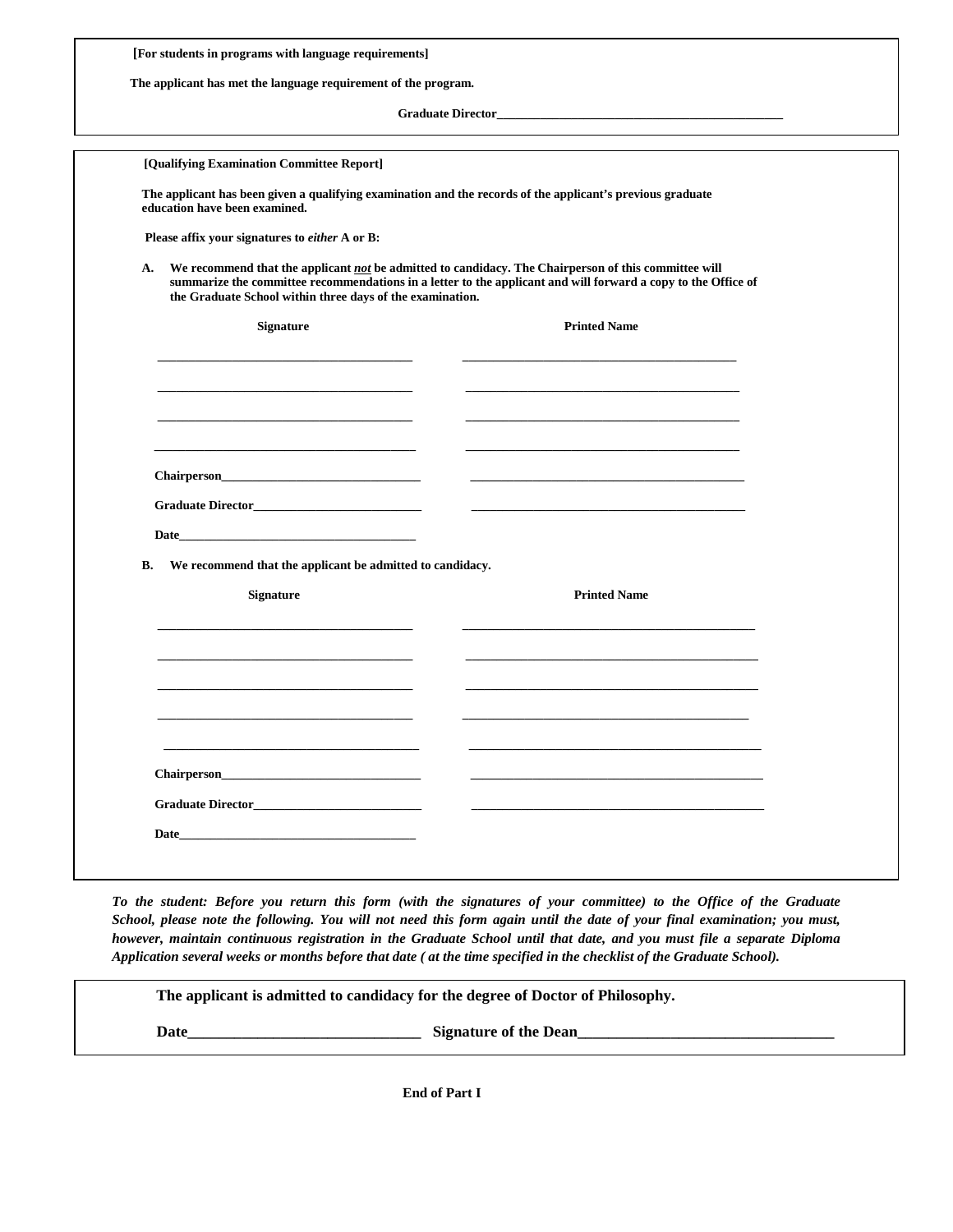## **Part II. Final Examination**

*To the student: List your credits on the reverse page and verify that you have met the degree requirements. A minimum of 24 research credits are required for the Ph. D degree. Present this form to your committee at the same time of your final examination. Your committee must also sign the title page of your dissertation after they have certified your passage of the final examination and after they are satisfied that the dissertation meets their requirements. You must then seek the authorization of the graduate director below and return this form to the Office of the Graduate School.*

| Please affix your signature to either A or B:                                                                                                                                                                                                                                                    |                          |  |  |  |
|--------------------------------------------------------------------------------------------------------------------------------------------------------------------------------------------------------------------------------------------------------------------------------------------------|--------------------------|--|--|--|
| A. We certify that the candidate did <i>not</i> pass the final examination. The Chairperson of this committee will<br>summarize the committee recommendations in a letter to the candidate and will forward a copy to the Office<br>of the Graduate School within three days of the examination. |                          |  |  |  |
| Signature                                                                                                                                                                                                                                                                                        | <b>Printed Name</b>      |  |  |  |
|                                                                                                                                                                                                                                                                                                  |                          |  |  |  |
|                                                                                                                                                                                                                                                                                                  |                          |  |  |  |
|                                                                                                                                                                                                                                                                                                  |                          |  |  |  |
| B. We certify that the candidate passed the final examination.                                                                                                                                                                                                                                   |                          |  |  |  |
| <b>Signature</b>                                                                                                                                                                                                                                                                                 | <b>Printed Name</b>      |  |  |  |
|                                                                                                                                                                                                                                                                                                  |                          |  |  |  |
|                                                                                                                                                                                                                                                                                                  |                          |  |  |  |
|                                                                                                                                                                                                                                                                                                  |                          |  |  |  |
|                                                                                                                                                                                                                                                                                                  |                          |  |  |  |
|                                                                                                                                                                                                                                                                                                  |                          |  |  |  |
| $Chairperson$                                                                                                                                                                                                                                                                                    | $\overline{\phantom{a}}$ |  |  |  |
| Date and the contract of the contract of the contract of the contract of the contract of the contract of the contract of the contract of the contract of the contract of the contract of the contract of the contract of the c                                                                   |                          |  |  |  |
| <b>Report of the Graduate Director</b>                                                                                                                                                                                                                                                           |                          |  |  |  |
| I certify that the candidate has satisfied all the program requirements for the Doctor of Philosophy Degree.                                                                                                                                                                                     |                          |  |  |  |
| <b>Graduate Director_</b><br>Date_                                                                                                                                                                                                                                                               |                          |  |  |  |
|                                                                                                                                                                                                                                                                                                  |                          |  |  |  |
| <b>Report of the Dean</b>                                                                                                                                                                                                                                                                        |                          |  |  |  |

**Date \_\_\_\_\_\_\_\_\_\_\_\_\_\_\_\_\_\_\_Signature of the Dean\_\_\_\_\_\_\_\_\_\_\_\_\_\_\_\_\_\_\_\_\_\_\_\_\_\_\_\_\_\_\_\_\_\_\_\_\_\_\_\_\_\_\_\_\_\_\_\_\_\_\_\_\_\_\_\_\_\_\_\_\_\_**